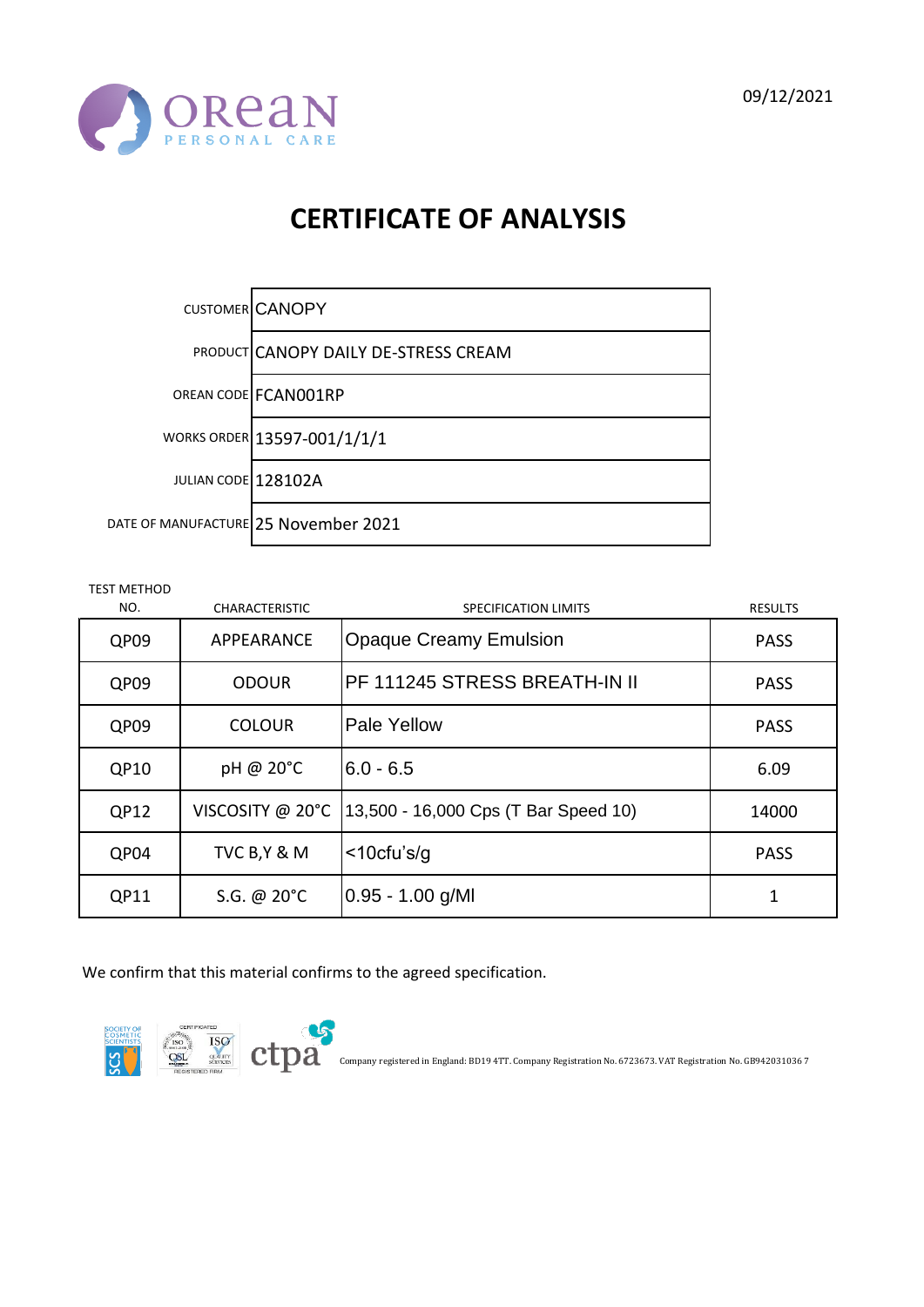

### prepared for: This Works

*53 St. George's Rd. Wimbeldon, London SW19 4AE*

#### Daily De-Stress Cream 20mL

| <b>Batch ID:</b> | 128102A         | Test ID:  | T000178870                              |
|------------------|-----------------|-----------|-----------------------------------------|
| Type:            | Concentrate     |           | <b>Submitted:</b> 12/03/2021 @ 10:17 AM |
| Test:            | Potency         | Started:  | 12/3/2021                               |
| Method:          | TM14 (HPLC-DAD) | Reported: | 12/3/2021                               |

## CANNABINOID PROFILE



| Compound                                     | LOQ (%) | Result (%) | Result (mg/g) |
|----------------------------------------------|---------|------------|---------------|
| Delta 9-Tetrahydrocannabinolic acid (THCA-A) | 0.04    | <b>ND</b>  | <b>ND</b>     |
| Delta 9-Tetrahydrocannabinol (Delta 9THC)    | 0.05    | <b>ND</b>  | <b>ND</b>     |
| Cannabidiolic acid (CBDA)                    | 0.05    | <b>ND</b>  | <b>ND</b>     |
| Cannabidiol (CBD)                            | 0.05    | 2.04       | 20.4          |
| Delta 8-Tetrahydrocannabinol (Delta 8THC)    | 0.05    | <b>ND</b>  | <b>ND</b>     |
| Cannabinolic Acid (CBNA)                     | 0.03    | <b>ND</b>  | <b>ND</b>     |
| Cannabinol (CBN)                             | 0.01    | <b>ND</b>  | <b>ND</b>     |
| Cannabigerolic acid (CBGA)                   | 0.04    | <b>ND</b>  | <b>ND</b>     |
| Cannabigerol (CBG)                           | 0.01    | 0.05       | 0.5           |
| Tetrahydrocannabivarinic Acid (THCVA)        | 0.04    | <b>ND</b>  | <b>ND</b>     |
| Tetrahydrocannabivarin (THCV)                | 0.01    | <b>ND</b>  | <b>ND</b>     |
| Cannabidivarinic Acid (CBDVA)                | 0.02    | <b>ND</b>  | <b>ND</b>     |
| Cannabidivarin (CBDV)                        | 0.01    | <b>ND</b>  | <b>ND</b>     |
| Cannabichromenic Acid (CBCA)                 | 0.02    | <b>ND</b>  | ND.           |
| Cannabichromene (CBC)                        | 0.02    | <b>ND</b>  | <b>ND</b>     |
| <b>Total Cannabinoids</b>                    |         | 2.09       | 20.9          |
| Total Potential THC**                        |         | <b>ND</b>  | <b>ND</b>     |
| Total Potential CBD**                        |         | 2.04       | 20.4          |

Ryan Weems 3-Dec-2021 5:46 PM

% = % (w/w) = Percent (Weight of Analyte / Weight of Product)

\* Total Cannabinoids result reflects the absolute sum of all

 cannabinoids detected. \*\* Total Potential THC/CBD is calculated using the following formulas

to take into account the loss of a carboxyl group during

decarboxylation step.

Total THC = THC + (THCa  $*(0.877)$ ) and Total CBD = CBD + (CBDa \*(0.877))

ND = None Detected (Defined by Dynamic Range of the method)

# FINAL APPROVAL



Jacob Miller 3-Dec-2021 5:44 PM



PREPARED BY / DATE APPROVED BY / DATE

*Testing results are based solely upon the sample submitted to Botanacor Laboratories, LLC, in the condition it was received. Botanacor Laboratories, LLC warrants that all analytical work is conducted professionally in accordance with all applicable standard laboratory practices using validated methods. Data was generated using an unbroken chain of comparison to NIST traceable Reference Standards and Certified Reference Materials. This report may not be reproduced, except in full, without the written approval of Botanacor Laboratories, LLC. ISO/IEC 17025:2005 Accredited A2LA Certificate Number 4329.02 Certificate #4329.02*



NOTES: N/A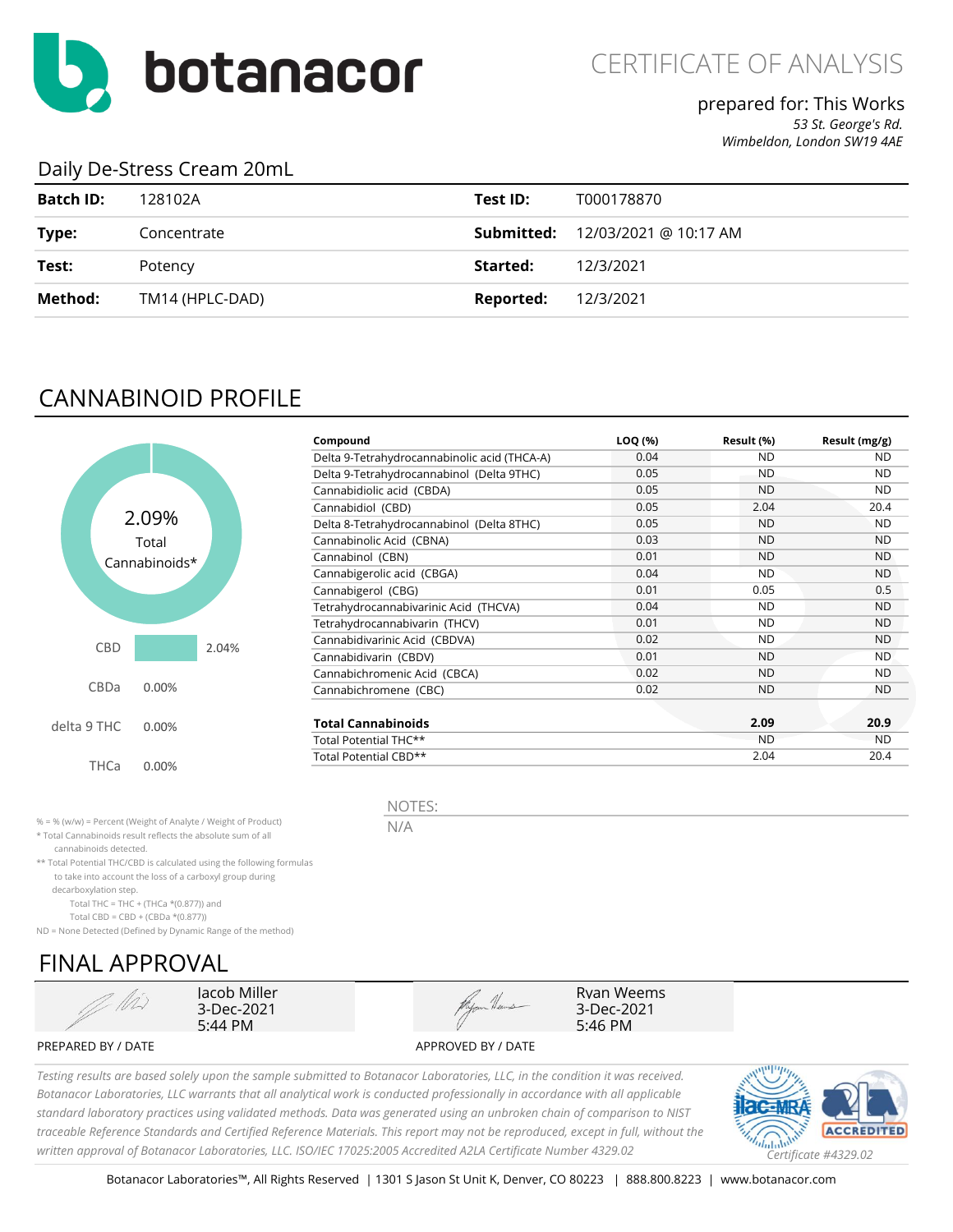

Prepared for:

#### **Daily De-Stress Cream 20mL This Works**

| Batch ID or Lot Number:<br>128102A | Test:<br><b>Mycotoxins</b>                         | Reported:<br>12/6/21               | Location:<br>53 St. George's Rd.<br>Wimbeldon, London SW19 4AE |
|------------------------------------|----------------------------------------------------|------------------------------------|----------------------------------------------------------------|
| Matrix:<br>Concentrate             | Test ID:<br>T000178874                             | Started:<br>12/3/21                | USDA License:<br>N/A                                           |
| Status:<br>N/A                     | Method:<br>TM18 (UHPLC-QQQ LCMS/MS):<br>Mycotoxins | Received:<br>12/03/2021 @ 10:17 AM | Sampler ID:<br>N/A                                             |

#### MYCOTOXIN DETERMINATION

| Compound                              |                                   | <b>Dynamic Range (ppb)</b> |                    | Result (ppb)                             | <b>Notes</b> |
|---------------------------------------|-----------------------------------|----------------------------|--------------------|------------------------------------------|--------------|
| <b>Ochratoxin A</b>                   |                                   | $4.4 - 130.2$              |                    | <b>ND</b>                                | N/A          |
| <b>Aflatoxin B1</b>                   |                                   | $1.1 - 33.4$               |                    | <b>ND</b>                                |              |
| <b>Aflatoxin B2</b>                   |                                   | $1.1 - 33.4$               |                    | <b>ND</b>                                |              |
| <b>Aflatoxin G1</b>                   |                                   | $1 - 33.1$                 |                    | <b>ND</b>                                |              |
| <b>Aflatoxin G2</b>                   |                                   | $1.5 - 32.6$               |                    | <b>ND</b>                                |              |
| Total Aflatoxins (B1, B2, G1, and G2) |                                   |                            |                    | <b>ND</b>                                |              |
|                                       |                                   |                            |                    |                                          |              |
| Wyom Heus                             | Ryan Weems<br>6-Dec-21<br>4:00 PM |                            | Cantury Richdos    | Courtney Richards<br>6-Dec-21<br>4:25 PM |              |
| PREPARED BY / DATE                    |                                   |                            | APPROVED BY / DATE |                                          |              |

#### **Definitions**

ND = None Detected (Defined by Dynamic Range of the method)

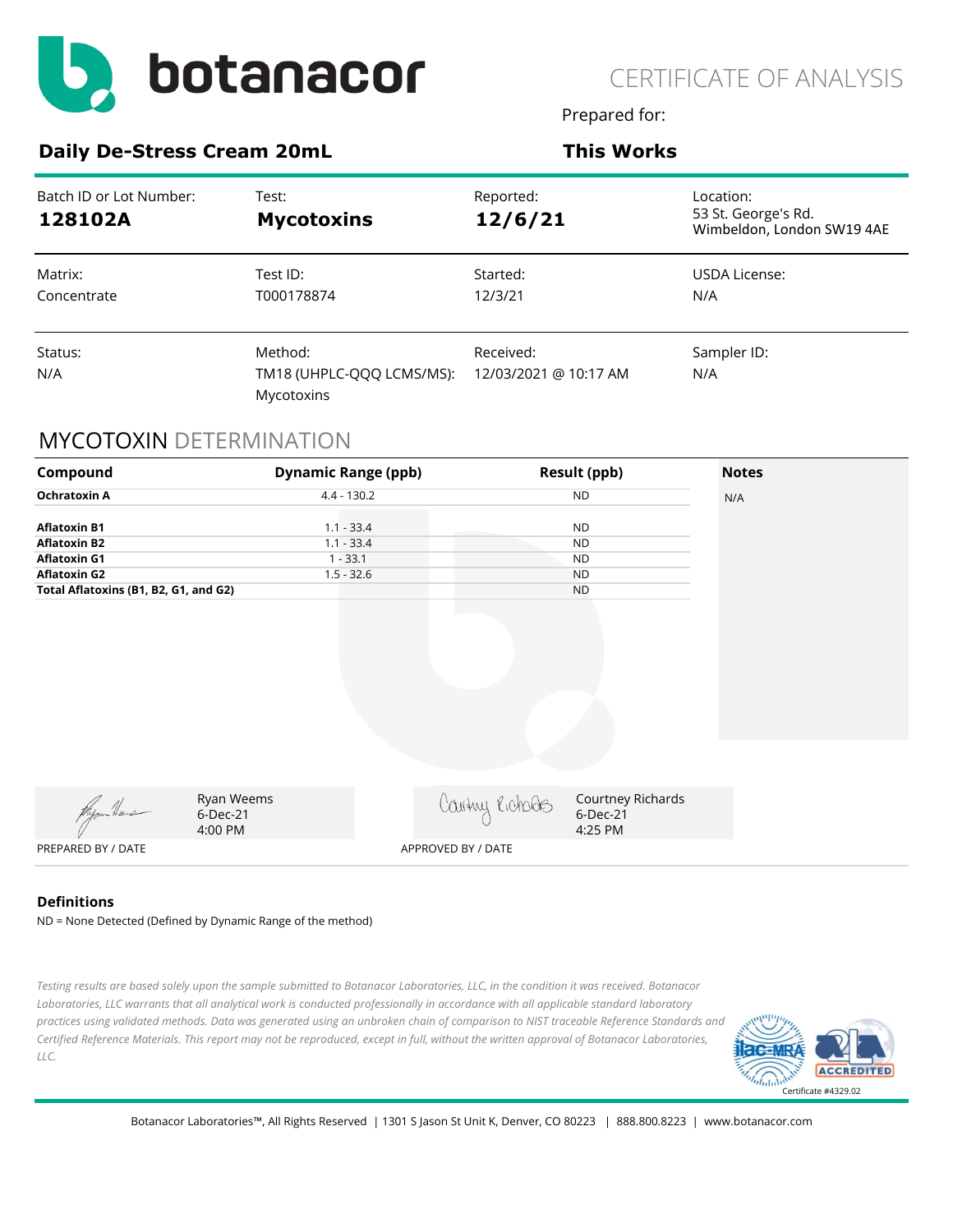

Prepared for:

#### **Daily De-Stress Cream 20mL This Works**

| Batch ID or Lot Number:<br>128102A | Test:<br><b>Metals</b>      | Reported:<br>12/6/21  | Location:<br>53 St. George's Rd.<br>Wimbeldon, London SW19 4AE |
|------------------------------------|-----------------------------|-----------------------|----------------------------------------------------------------|
| Matrix:                            | Test ID:                    | Started:              | USDA License:                                                  |
| Unit                               | T000178872                  | 12/6/21               | N/A                                                            |
| Status:                            | Method:                     | Received:             | Sampler ID:                                                    |
| N/A                                | TM19 (ICP-MS): Heavy Metals | 12/03/2021 @ 10:17 AM | N/A                                                            |

## HEAVY METALS DETERMINATION

| Compound           |                     | <b>Dynamic Range (ppm)</b> | <b>Result (ppm)</b> | <b>Notes</b> |
|--------------------|---------------------|----------------------------|---------------------|--------------|
| Arsenic            |                     | $0.041 - 4.15$             | <b>ND</b>           |              |
| Cadmium            |                     | $0.044 - 4.38$             | <b>ND</b>           |              |
| <b>Mercury</b>     |                     | $0.044 - 4.42$             | <b>ND</b>           |              |
| Lead               |                     | $0.043 - 4.34$             | <b>ND</b>           |              |
|                    |                     |                            |                     |              |
|                    | Ryan Weems          |                            | Daniel Weidensaul   |              |
| Wyom Heuse         | 6-Dec-21<br>5:16 PM | Daniel Westersand          | 6-Dec-21<br>5:36 PM |              |
| PREPARED BY / DATE |                     | APPROVED BY / DATE         |                     |              |

#### **Definitions**

ND = None Detected (Defined by Dynamic Range of the method)

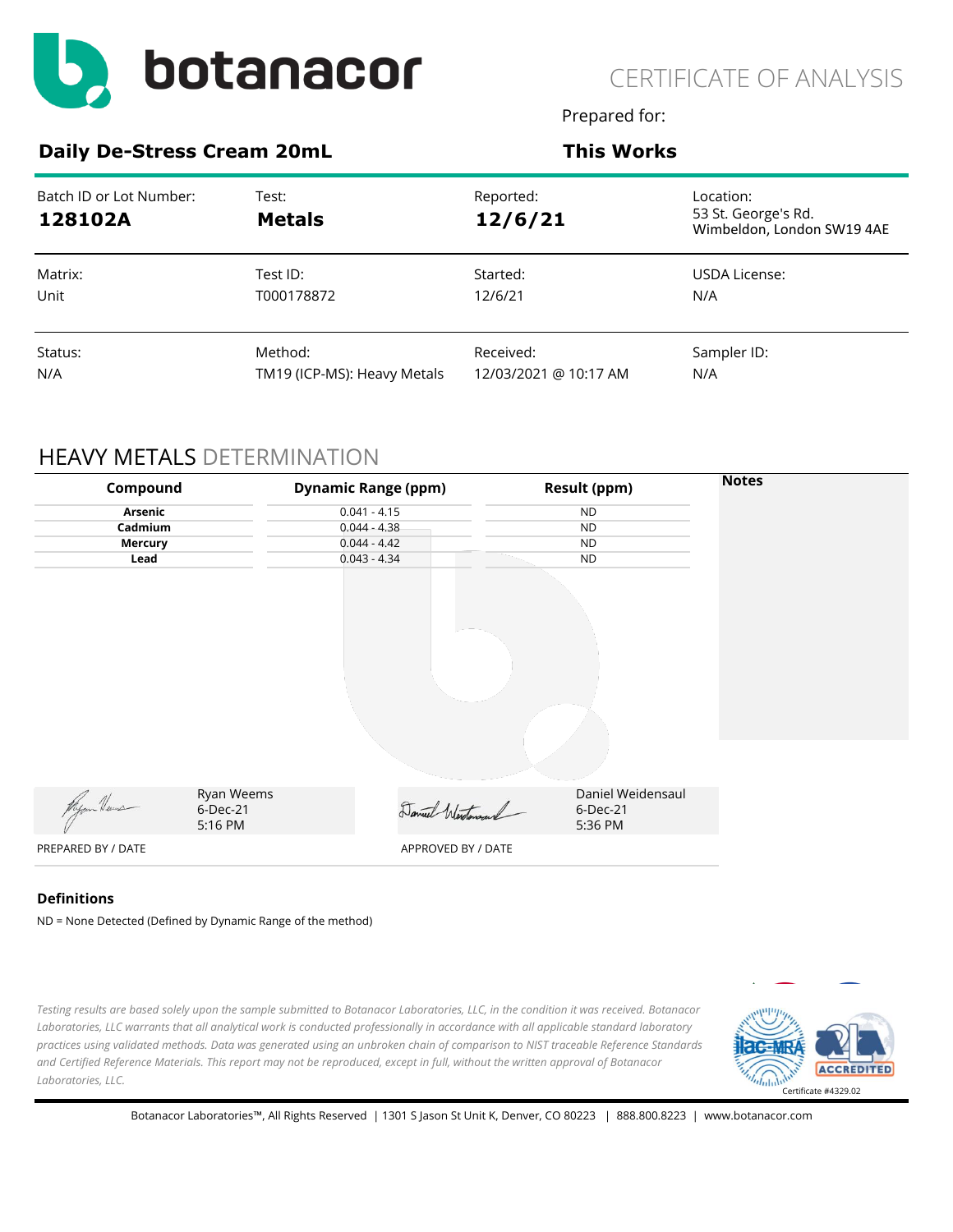

Prepared for:

#### **Daily De-Stress Cream 20mL This Works**

| Batch ID or Lot Number:<br>128102A | Test:<br><b>Pesticides</b> | Reported:<br>12/7/21  | Location:<br>53 St. George's Rd.<br>Wimbeldon, London SW19 4AE |
|------------------------------------|----------------------------|-----------------------|----------------------------------------------------------------|
| Matrix:                            | Test ID:                   | Started:              | USDA License:                                                  |
| Concentrate                        | T000178871                 | 12/5/21               | N/A                                                            |
| Status:                            | Method:                    | Received:             | Sampler ID:                                                    |
| N/A                                | TM17(LC-QQQ LC MS/MS):     | 12/03/2021 @ 10:17 AM | N/A                                                            |

### PESTICIDE DETERMINATION

| Compound            | LOQ (ppb) | Result (ppb) | Compound           | LOQ (ppb) | Result (ppb) | Compound             | LOQ (ppb) | Result (ppb) |
|---------------------|-----------|--------------|--------------------|-----------|--------------|----------------------|-----------|--------------|
| Acephate            | 41        | <b>ND</b>    | Fenoxycarb         | 40        | <b>ND</b>    | Paclobutrazol        | 41        | <b>ND</b>    |
| Acetamiprid         | 41        | <b>ND</b>    | Fipronil           | 45        | <b>ND</b>    | Permethrin           | 258       | <b>ND</b>    |
| Avermectin          | 295       | <b>ND</b>    | <b>Flonicamid</b>  | 45        | <b>ND</b>    | Phosmet              | 43        | <b>ND</b>    |
| Azoxystrobin        | 42        | <b>ND</b>    | <b>Fludioxonil</b> | 279       | <b>ND</b>    | <b>Prophos</b>       | 279       | <b>ND</b>    |
| <b>Bifenazate</b>   | 38        | <b>ND</b>    | Hexythiazox        | 37        | <b>ND</b>    | Propoxur             | 41        | <b>ND</b>    |
| <b>Boscalid</b>     | 46        | <b>ND</b>    | Imazalil           | 263       | <b>ND</b>    | Pyridaben            | 284       | <b>ND</b>    |
| Carbaryl            | 37        | <b>ND</b>    | Imidacloprid       | 44        | <b>ND</b>    | Spinosad A           | 43        | <b>ND</b>    |
| Carbofuran          | 42        | <b>ND</b>    | Kresoxim-methyl    | 150       | <b>ND</b>    | Spinosad D           | 282       | <b>ND</b>    |
| Chlorantraniliprole | 55        | <b>ND</b>    | <b>Malathion</b>   | 285       | <b>ND</b>    | Spiromesifen         | 278       | <b>ND</b>    |
| <b>Chlorpyrifos</b> | 500       | <b>ND</b>    | <b>Metalaxyl</b>   | 40        | <b>ND</b>    | Spirotetramat        | 306       | <b>ND</b>    |
| Clofentezine        | 282       | <b>ND</b>    | Methiocarb         | 38        | <b>ND</b>    | <b>Spiroxamine 1</b> | 36        | <b>ND</b>    |
| <b>Diazinon</b>     | 280       | <b>ND</b>    | Methomyl           | 43        | <b>ND</b>    | Spiroxamine 2        | 35        | <b>ND</b>    |
| <b>Dichlorvos</b>   | 290       | <b>ND</b>    | <b>MGK 2641</b>    | 356       | <b>ND</b>    | Tebuconazole         | 302       | <b>ND</b>    |
| <b>Dimethoate</b>   | 42        | <b>ND</b>    | <b>MGK 264 2</b>   | 277       | <b>ND</b>    | <b>Thiacloprid</b>   | 40        | <b>ND</b>    |
| E-Fenpyroximate     | 293       | <b>ND</b>    | Myclobutanil       | 42        | <b>ND</b>    | Thiamethoxam         | 37        | ND           |
| <b>Etofenprox</b>   | 40        | <b>ND</b>    | <b>Naled</b>       | 42        | <b>ND</b>    | Trifloxystrobin      | 41        | <b>ND</b>    |
| Etoxazole           | 307       | <b>ND</b>    | Oxamyl             | 1500      | <b>ND</b>    |                      |           |              |

Winternheimer

Karen Winternheimer 12/7/2021 4:02:00 PM

Gamantha Smort

Sam Smith 12/7/2021 4:14:00 PM

PREPARED BY / DATE APPROVED BY / DATE

**Definitions** LOQ = Limit of Quantification ppb = Parts per Billion